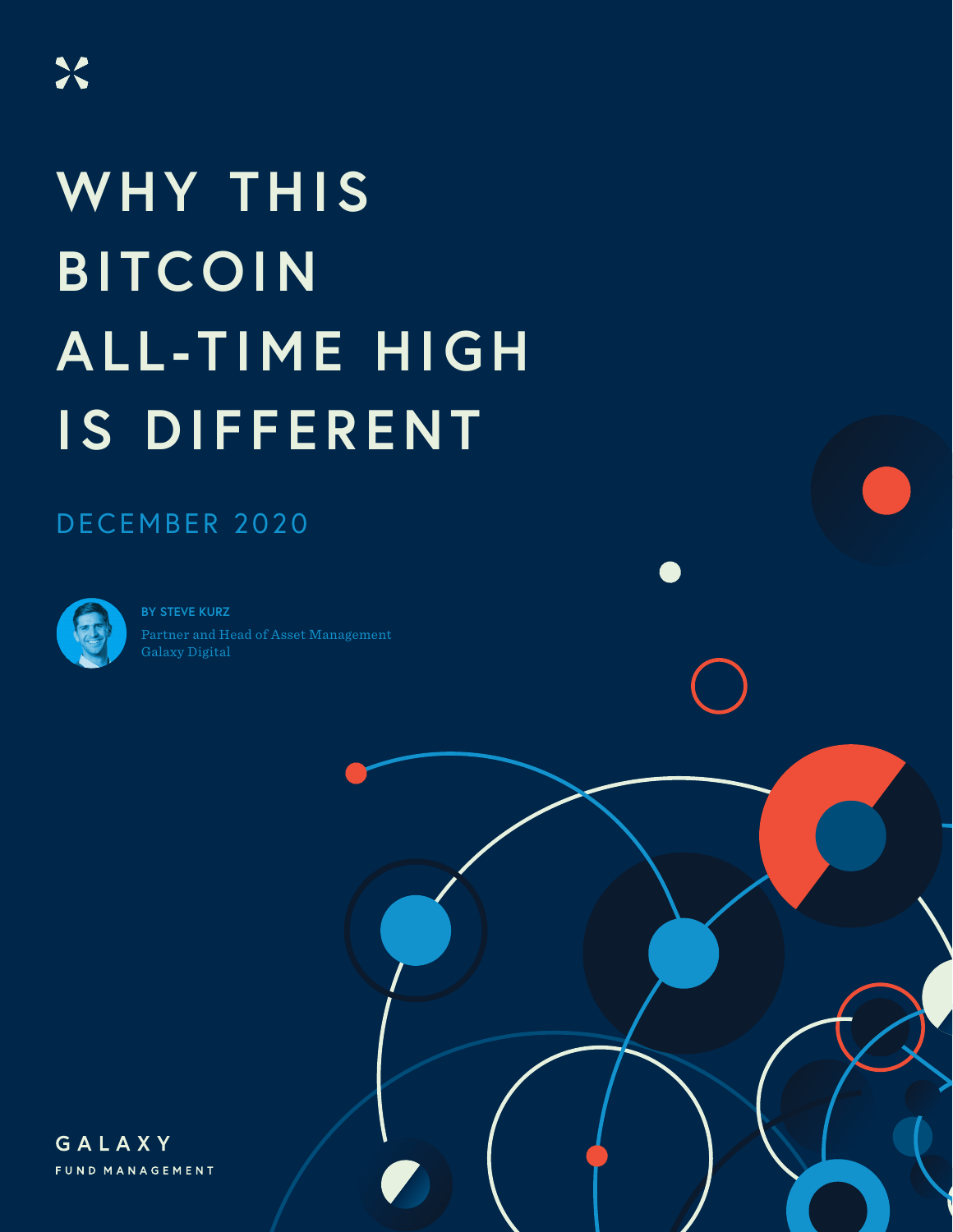On December 16th, bitcoin passed the \$20,000 threshold for the first time. For some, this evokes memories of the "Crypto Winter" that followed December 2017, the last time the asset traded near this range.

But this is another story.

Underlying this month's all-time high are clear signs that the bitcoin market has matured considerably. While the range may be the same, bitcoin's landscape—and outlook—are markedly different. Here are six reasons why.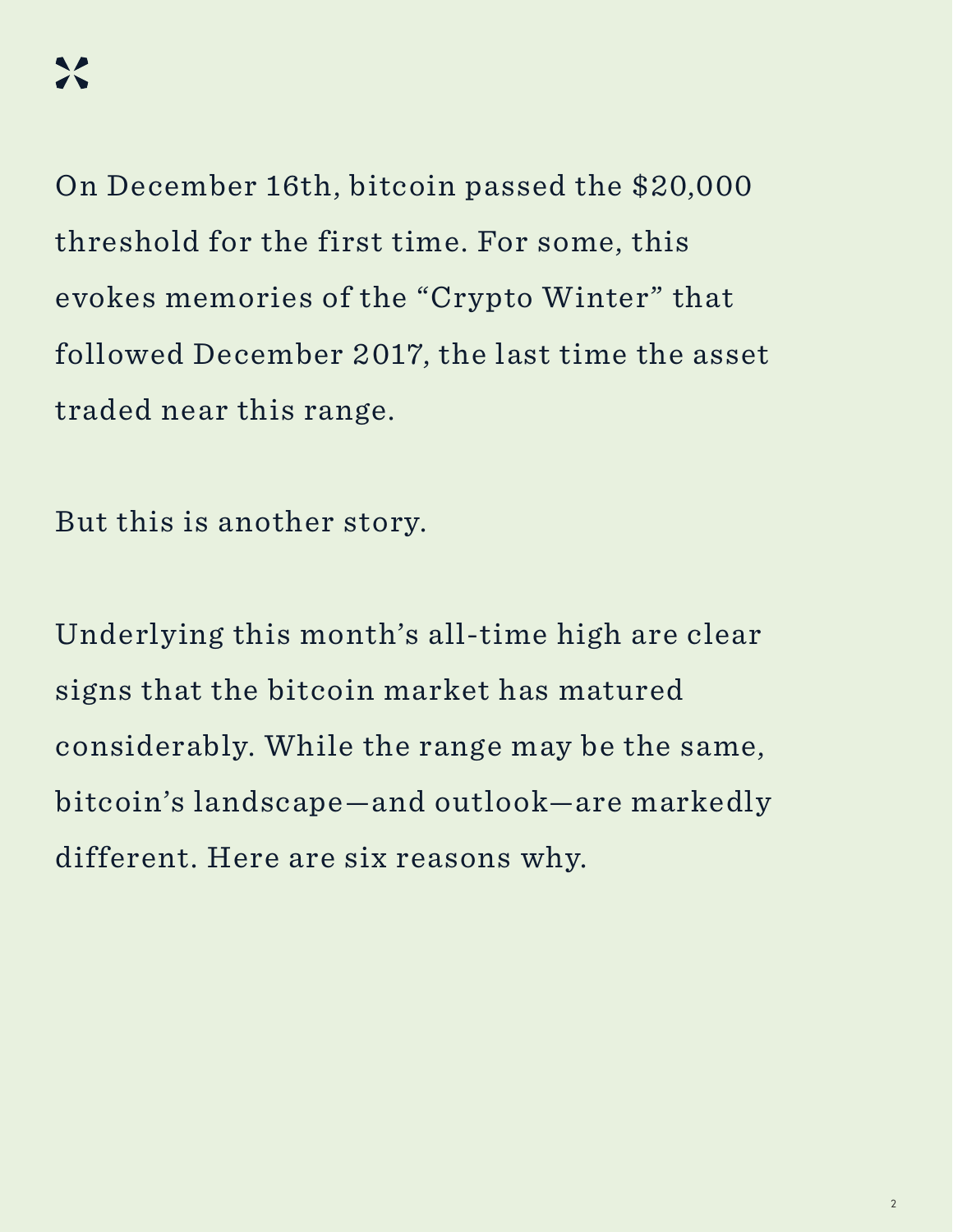#### 1 **LESS RETAIL SPECULATION, MORE HEAVYWEIGHT ALLOCATION**

Unlike traditional financial instruments, bitcoin started as a "bottom up" revolution; retail adopters drove much of its early growth. And retail was a key factor in bitcoin's first ascent to \$19K, in which the asset nearly tripled over the course of just four weeks.

One indication of that retail speculation is Google Trends, a solid proxy for mass interest in topics. With its data you can track aggregated query volumes over time (100 represents peak interest in a topic).

It is clear from the four-year data that we are nowhere near late-2017 retail interest levels today. This suggests that today's growth is less about retail mania and more about institutional investors.

Indeed, heavyweights' interest in bitcoin has accelerated rapidly this year. Legendary macro and value investors Paul Tudor Jones, Bill Miller, and Stanley Druckenmiller have all publicly supported the asset, to name a few. The list of Wall Street firms warming up to bitcoin is expanding too, with Guggenheim Partners preparing to make room for it

in their funds, and BlackRock's Larry Fink remarking that bitcoin could "evolve into a global market asset". Those "top down" investors are starting to make waves: the 169 year old insurance firm MassMutual just announced a bitcoin purchase worth \$100 million, a move which J.P. Morgan strategists said may presage a \$600 billion influx of institutional capital into the asset.<sup>1</sup>

#### 2 **SPOT LIQUIDITY REVEALS A HEALTHIER MARKET**

Market liquidity refers to the health of an overall market; a liquid market is one in which assets can be easily bought and sold at stable, transparent prices. Lower liquidity leads to less stable prices for an asset: slippage and price manipulation are risks, and price dips can turn into flash crashes. This explains what we saw after bitcoin hit \$19K in 2017. Bitcoin's market is healthier than ever as evidenced by its trade volume, the best indication of spot liquidity. In the months leading up to the 2017 high, bitcoin's 24-hour volume was typically between \$1 - \$3BN. In the months leading up to this all-time high, that same metric was significantly higher.

#### 1 Source: Bloomberg, JPMorgan Says MassMutual's Bitcoin Foray Signals Widening Demand, December 2020

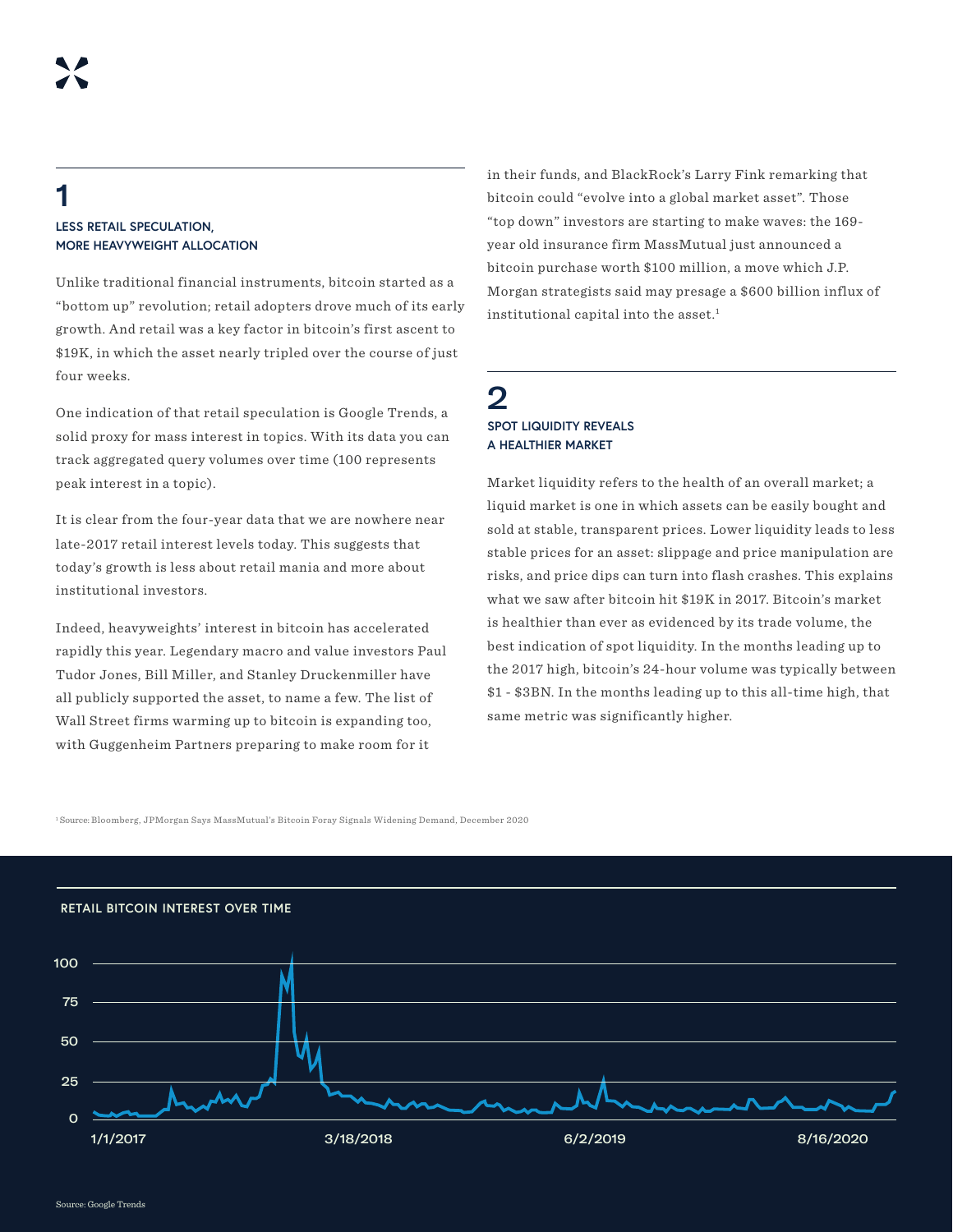#### **BITCOIN DAILY SPOT VOLUME**



Source: Galaxy Digital Research

#### 3 **THE REGULATORY ENVIRONMENT HAS EVOLVED**

The regulatory environment has matured rapidly over the last three years. From that perspective, crypto—particularly bitcoin—looks less like the "wild west" that it was in the early 2010s and more like a traditional asset.

In mid-2018, the staff at the Securities and Exchange Commission (SEC) clarified bitcoin's status as a non-security, an important assessment as debate around cryptocurrency regulation was often focused on coins' status as securities. Earlier this year, the Office of the Comptroller of the Currency (OCC) clarified their stance on custody: financial institutions may custody digital assets on behalf of their clients. And Kraken, a San Francisco-based exchange, recently announced that they received approval for a banking charter in Wyoming—the first digital asset company to do so.

The list of such regulatory developments goes on. All have strengthened bitcoin as an investable asset, further preparing it for a place alongside traditional assets in portfolios.

#### 4 **INSTITUTIONAL SERVICE PROVIDERS HAVE ENTERED THE ARENA**

Another important part of this puzzle: the recent entrance of institutional service providers to the bitcoin sphere (and the institutional-grade products they now make possible). The last three years have seen significant developments in these areas.

Blue chip names such as CME, Fidelity, and Bakkt (majority-owned by Intercontinental Exchange) are setting new standards for the custody, trading, and settlement of digital assets. They are collectively subject to regulatory oversight from the SEC, CFTC, and FINRA. Additionally, they are audited by Big Four accounting firms, and have received SOC reports as a result of routine independent SOC exams. Galaxy Digital itself has played a role in crypto's institutional infrastructure build. In partnership with Bloomberg, we launched the Bloomberg Galaxy Crypto Index (ticker: BGCI) in 2018 and the Bloomberg Galaxy Bitcoin Index (ticker: BTC) in 2020 to improve data integrity and standardization across digital assets.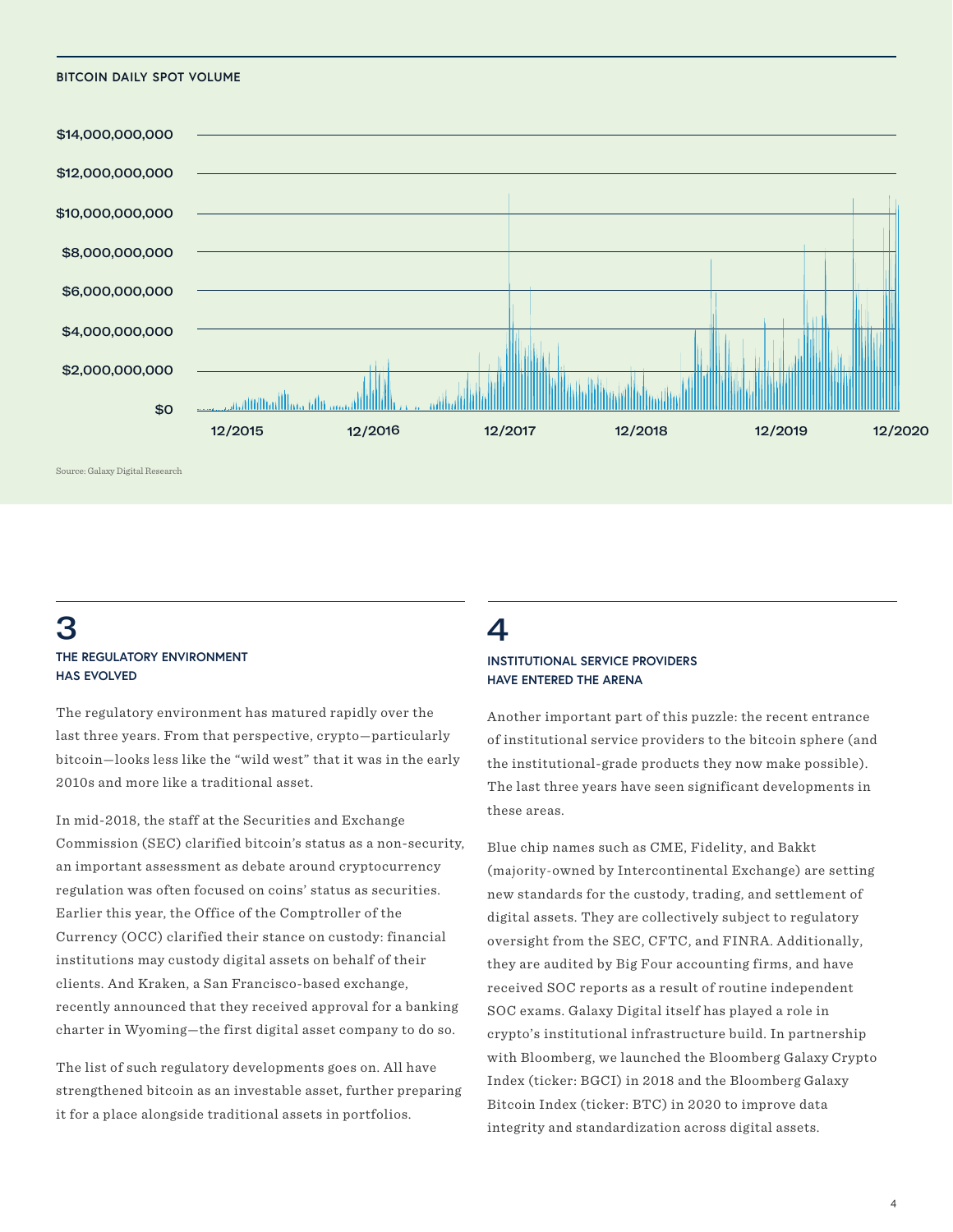Institutional interest means little without the right infrastructure. Now, unlike three years ago, that interest can be met with institutional-grade products. Many institutional investors have "done the work", and the lowered barriers to entry finally allow them to express their view.

## 5

#### **WE ARE NOW IN AN UNPRECEDENTED MACRO ENVIRONMENT**

In 2017, there was little reason for many to care about bitcoin beyond the price action itself. Bitcoin had not yet solidified its lane as digital gold, and the macro environment was relatively untroubled. Today, with interest rates pinned near zero, trillions of dollars of fiscal stimulus being printed, and aggregate global debt expected to soar to \$277 trillion by yearend, it is a different story.

The fundamental shift in the macroeconomic landscape has created a supportive backdrop for bitcoin. Bitcoin provides potential downside protection as a compelling macro hedge. Its uncorrelated nature makes it an attractive portfolio diversifier in uncertain times: correlation to equities remains stable during most time periods between -0.2 and 0.2. Moreover, bitcoin's fixed supply—there will only ever be 21 million—stands in sharp contrast to the Federal Reserve's rampant money printing. May's halving event lowered the coin's annual inflation rate from 3.6% to 1.8%. At 14.9% of GDP in Fiscal Year 2020, the federal deficit is almost twice as large as it was at the worst of the Great Recession in 2009. Bitcoin was born out of that recession, and it stands to shine in an increasingly uncertain 2021.

#### 6 **THE ADOPTION STORY HAS EXPANDED**

Bitcoin is no longer dominated by computer scientists and Libertarians—or by retail investors frantically downloading exchange apps to make speculative bets, as we saw in late-2017. Institutional-grade fund structures are now attracting high-net-worth individuals, financial advisors, and family offices. And, as mentioned previously, investing heavyweights and institutions are now allocating.

But perhaps the most interesting part of the adoption curve has been corporate treasuries. From August to October alone, MicroStrategy (NASDAQ: MSTR) and Square (NASDAQ: SQ) made nearly \$500 million in publicly disclosed balance sheet investments. MicroStrategy "has recognized bitcoin as a legitimate investment asset that can be superior to cash and accordingly has made bitcoin the principal holding in its treasury reserve strategy." It now plans to raise \$400 million to buy even more bitcoin. Square nodded to the macro environment: "Given the rapid evolution of cryptocurrency and unprecedented uncertainty from a macroeconomic and currency regime perspective, we believe now is the right time for us to expand our largely USD-denominated balance sheet and make a meaningful investment in bitcoin."

We anticipate that more corporate treasuries will follow MicroStrategy and Square's lead as concern about the weakening of the U.S. Dollar continues to increase.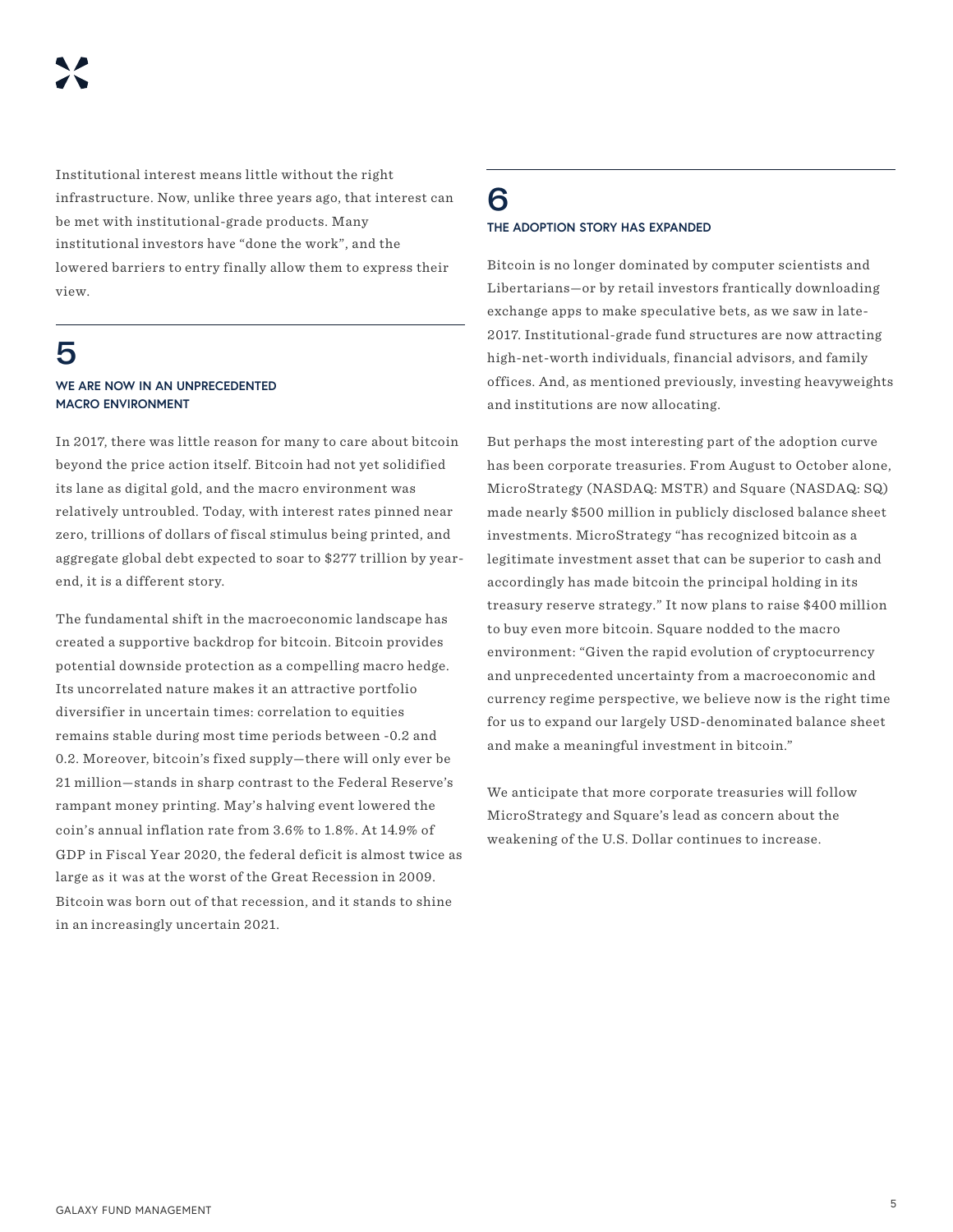## **CONTACT US**

(212) 390 9205 GFM@galaxydigital.io [galaxyfundmanagement.com](https://galaxyfundmanagement.com/)